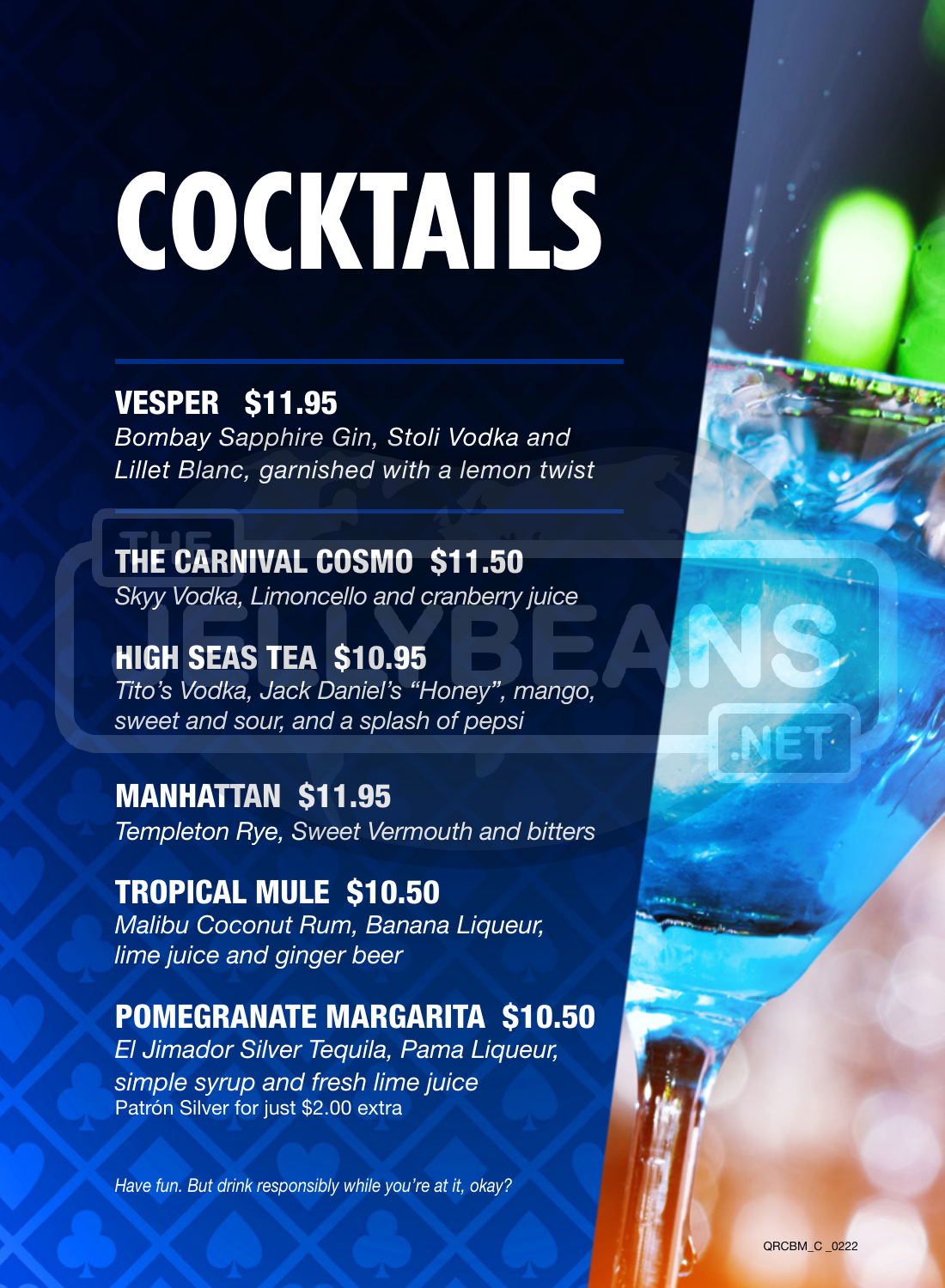### **WINES**

| <b>SPARKLING WINE</b>                     | GL BTL         |  |
|-------------------------------------------|----------------|--|
| Domaine Ste. Michelle. 'Brut'. California | $$10.75$ \$35  |  |
| Domaine Ste. Michelle.                    | $$12.50$ $$42$ |  |
| 'Brut Rosé,' Washington                   |                |  |

#### BELLINI \$9.95

*Your choice Classic Peach, Elderflower, Strawberry or Mango. Made with Domaine Ste. Michelle Sparkling Wine*

#### WHITE WINES

| Pinot Grigio, Ecco Domani, Delle Venezie, Itay           | \$11.75 | \$39 |
|----------------------------------------------------------|---------|------|
| Sauvignon Blanc, Oyster Bay,<br>Marlborough, New Zealand | \$11.50 | \$38 |
| Chardonnay, Santa Helena, Chile                          | \$9.50  | \$30 |
| Chardonnay, Kendall-Jackson, California                  | \$11.75 | \$39 |

#### SWEET & ROSÉ

| White Zinfandel, Canyon Road, California                                     | \$10.00           | \$32         |
|------------------------------------------------------------------------------|-------------------|--------------|
| Riesling, Chateau Ste. Michelle, Washington                                  | \$10.50           | \$34         |
| White Blend, Conundrum, California                                           | \$14.50           | \$50         |
| Lambrusco, Riunite, Italy<br>Rosé, 'GIFFT' by Kathie Lee Gifford, California | \$9.50<br>\$10.00 | \$30<br>\$32 |

#### RED WINES

| Pinot Noir, Castle Rock, California          | \$11.00 | \$36 |
|----------------------------------------------|---------|------|
| Pinot Noir, Ryder Estate, California         | \$12.75 | \$43 |
| Merlot, Santa Helena, Chile                  | \$9.50  | \$30 |
| Cabernet Sauvignon, Santa Helena, Chile      | \$9.50  | \$30 |
| Cabernet Sauvignon, Murphy-Goode, California | \$12.00 | \$40 |
| Shiraz, Peter Lehman 'Portrait', Australia   | \$12.00 | \$40 |

*Have fun. But drink responsibly while you're at it, okay?*

QRCBM\_W \_0222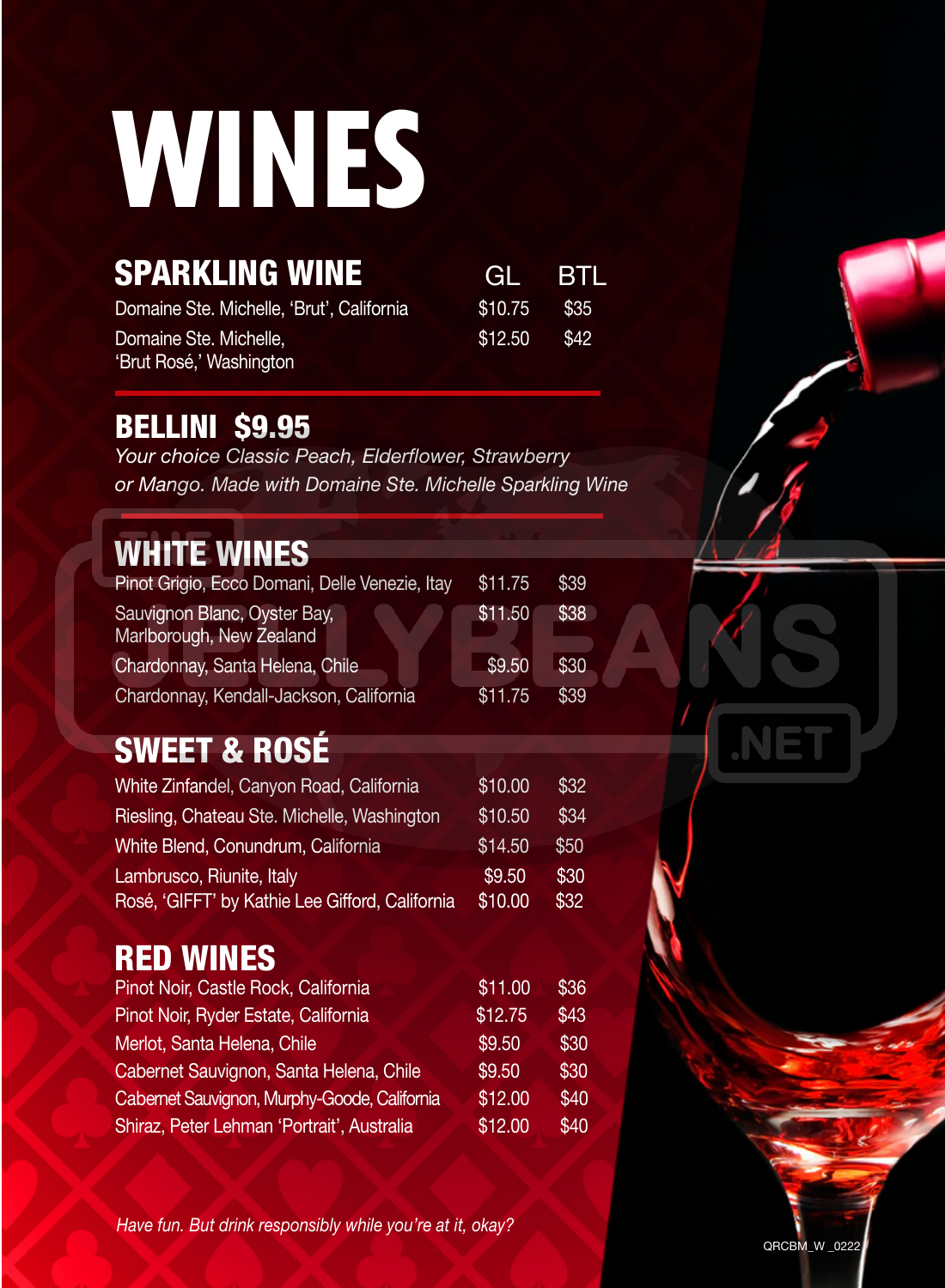# CRAFT BEERS

### BUY 6, SAVE \$6 UNDENIABLE BEER LOGIC

Carnival Birthday Beer Golden Ale, 16oz. \$7.50 ThirstyFrog Caribbean Wheat, 16 oz. \$7.50 ParchedPig West Coast IPA, 16 oz. \$7.50 ParchedPig Toasted Amber, 16 oz. \$7.50 Brew Hub Matte Black, Lager, 16 oz. \$7.50 Blue Moon Belgium White, 16 oz. \$7.50 Terrapin Moo-Hoo, Stout, 12 oz. \$7.00 Island Coastal Lager, 16 oz. \$7.50 Sam Adams Boston Lager, 16 oz. \$7.50 Sierra Nevada Pale Ale, 16 oz. \$7.50

*Ask about our selection of local & seasonal craft beers!*

*Have fun. But drink responsibly while you're at it, okay?*